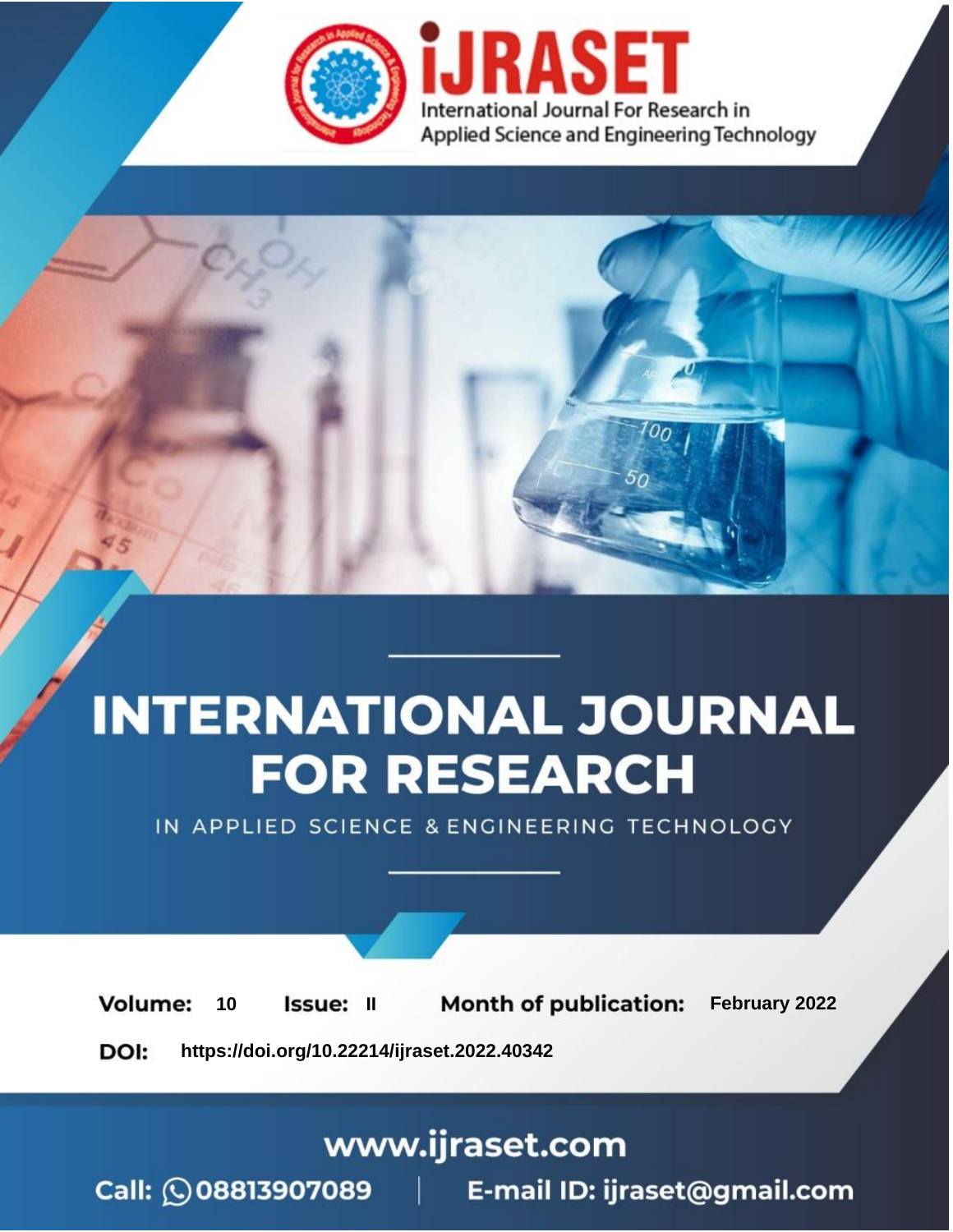### **Analysis of Gas Collection Systems in the Fields of Uzbekistan**

Abdurakhmanova Surayyo<sup>1</sup>, Akhmedova Nargiza Alimdjanovna<sup>2</sup>, Ganiyeva Khilola Bahadirovna<sup>3</sup> *<sup>1</sup>Associate Professor, 2, 3Senior Teacher, Tashkent State Technological University*

*Annotation: Giant gas fields play an important role in the development of the world natural gas industry. The major gas producers have established their positions on the world arena with the support of their discovery and development of several or more giant gas fields. In Uzbekistan, special attention is paid to oil and gas production, which is one of the sources of economic development.*

*Keywords: water vapor, liquid water, carbon monoxide, sulfuric acid H2S, nitrogen N2, and helium He, linear, light, ring collection system, the gas ejector, hydrocarbons*

#### **I. INTRODUCTION**

Natural gases occur as a separate gas field or in combination with oil (oil and gas fields). Gas fields are divided into multi-layer and single-layer fields. In the cross-section of multi-layered gas fields, there are several gas deposits stacked on top of each other at different depths in the same area. Different gas accumulations occur at different distances from the gas field cross section. Gas fields are grouped in spatially generalized gas accumulation zones and are divided into gaseous or gas-oil platforms (dome ridges, platform sediments, etc.), geosynclinal (intermountain valleys, central massifs), and transition. Multilayer gas fields produce gas from individual boreholes or from a single borehole that crosses the entire formation.

"Uzbekistan is rich in oil, gas, coal and uranium. In terms of natural gas, it ranks 11th in the world in terms of production and 14th in terms of reserves, and 6th in terms of uranium mining and 7th in terms of proven reserves. takes place. It is also a world leader in the production and supply of some minerals: gold, copper, phosphorites, and others."<sup>1</sup> The level of rational gas production of giant gas fields should be determined mainly based on the types and characteristics of gas storage facilities, which should maximize economic benefits and ensure long-term stable gas supply. This is a key indicator in the development of a gas field development plan. Recognizing the role of gas field development in socio-economic development, Uzbekistan is also implementing a number of reforms in this area.

In particular, the Resolution of the Cabinet of Ministers No. 746 of November 25, 2020 "On the system of monitoring the impact of development of oil and gas fields on seismogeodynamic processes." "Monitoring of the impact of oil and gas field development on seismogeodynamic processes includes regular observations, data collection, collection and processing, analysis of the seismotectonic state of the geological environment, development of oil and gas fields and other activities." includes monitoring of geological, seismogeodynamic changes occurring in the earth's crust under cover. "<sup>2</sup>

Along with natural gas and oil extracted from the earth's crust, associated gases contain varying amounts of water vapor, liquid water, carbon monoxide, sulfuric acid  $H_2S$ , nitrogen  $N_2$ , and helium He. Helium is one of the most important gases for the national economy. Sulfur, industrial gas and water vapor in natural and associated gases are harmful additives. During gas collection and preparation, the working gas and sulfur in it lead to corrosion of the pipe and all separators. Water vapor in the gas and water in the form of droplets cause difficulties in its transportation and preparation. Hydrocarbons are difficult to transport and prepare. Therefore, it is planned to separate harmful additives from natural and associated gases. The following basic gas collection systems are used in gas field operation: linear; light; ring.

In a linear collection system, the main gas collection collectors, ie the pipes that make up the road from the well to the collection point, are in a straight line. This system is used when the mine is small and the number of wells is small.

-

<sup>1</sup> https://www.iea.org/reports/uzbekistan-energy-profile

 $2^2$  The Resolution of the Cabinet of Ministers No. 746 of November 25, 2020 "On the system of monitoring the impact of development of oil and gas fields on seismogeodynamic processes."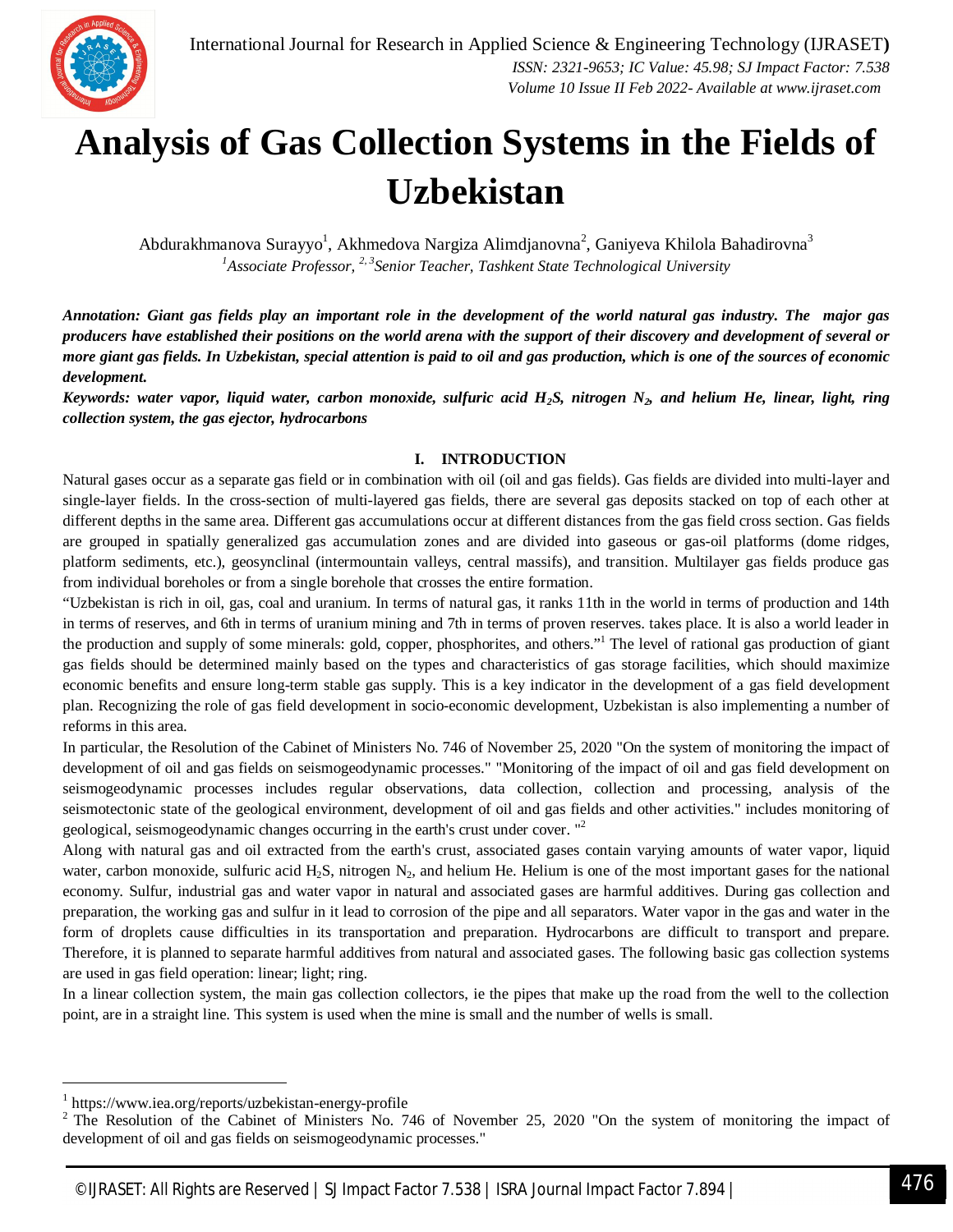#### International Journal for Research in Applied Science & Engineering Technology (IJRASET**)**



-

 *ISSN: 2321-9653; IC Value: 45.98; SJ Impact Factor: 7.538 Volume 10 Issue II Feb 2022- Available at www.ijraset.com*

When combined in a radiant manner, such a collection system is called a light gas collection system. This system is a bit complicated, but it has advantages over a straight line system. The radiant gas collection system allows the use of several layers with different initial layer pressure and gas composition.

In the international collection system, the gas collectors are in the form of a ring, and the advantage of this system is that in the event of an accident at a particular site, the entire system can be repaired without stopping.

In cases where the gas field occupies a very large area and the number of wells is large, the gas collection systems listed above may be used in a mixed state, e.g. linear. In all collection systems, the gas collection manifold can be connected not only to individual wells, but also to a group of wells through group collection devices. The advantage of the group collection system is that the gas collection collectors can be connected to more than one group of wells, measuring and controlling the gas and using less pipes for gas collection. The main elements of the gas collection system are pipelines, collectors, gas collection and metering points. Elements of gas collection networks are common to all gas collection systems.

If the field has several layers and wells of different pressures, in such cases, a separate method of gas collection is used through several gas collection lines.

The gas from the well is collected through gas collection networks and collectors to the gas collection point (GSP) and controldistribution point (KRP). Gas pressure changes and controls are also carried out here. At low pressures, a number of gases are transferred to a gas compressor station, where they are compressed to the required pressure and transferred to a high-pressure system. Gas ejectors are often used to save on piping and pressure.

The ejector works as follows: the high-pressure gas enters the outer chamber and passes through the nozzle in it to the mixing chamber, while the low-pressure gas enters the annular space, the higher pressure gas passes through the central nozzle and the lowpressure gas enters the nozzle. swells. The velocity of the gases added to the mixing chamber is equal to that of the diffuser. The gas velocity in the diffuser decreases. Much of the kinetic energy of the gas is converted into pressure energy, the pressure is restored. "The gas ejector is also useful for using different pressure layers of gas at the same time.

Mining gas is collected in GSP and KRP. The following equipment will be installed in GSP and KRP:

- *1) Separators:* The number of separators for cleaning solid or liquid parts is determined by calculation, but they must be at least two, one in operation when the other breaks down. Each separator must be equipped with devices for removing water, condensate and various particles, as well as safety valves that are 10-15% higher than the working pressure.
- *2) Control Measuring Instruments:* These include thermometers, manometers, and flow meters.
- *3) Pressure Acting:* On the principles of "before" and "after" controllers (regulators).
- *4) Methanol Devices:* Are installed to prevent the formation of hydrates in gas pipelines and to eliminate the formation of hydrate clogs.
- *5) Special Fragrances:* Used to immediately detect leaks in appliances and pipes."<sup>3</sup>

The collection and processing of oil and gas in the field also results in a sequential change in the condition of the oil well products and their separation into separate components, as well as the acquisition of raw materials. Thus, the technological process separates the well products from two raw material flows: oil and gas.

The technology of collection, treatment and use of formation water is considered as a special process. This process consists of three steps in a row: separation; collection; to bring the established oil and gas for commodity raw materials to the standardized properties. In the third stage, the oil stream is cleaned of formation water and mineral salts, and the hydrocarbons contained in the oil are separated to stabilize it, thus preventing the loss of oil for refining. During this stage, hydrocarbons (for degassing) are separated from the gas streams and commercial gas is also converted into liquefied hydrocarbons. Thus, the third stage is the final stage of oil and gas production - the stage of oil and gas processing. When oil and gas are refined, its chemical and physical properties change dramatically. Under such conditions, processing should not be confused with processing.

China's gas fields are far ahead in terms of the development of gas fields and the effective use of the integration of innovative technologies. The continuous innovation and advancement of giant gas field development technology has supported the increase of China's gas output. In the past half-century period, China's natural gas development objects have transited from a single type of gas reservoirs to gas reservoirs with complex lithology, and from conventional gas reservoirs to unconventional gas reservoirs.<sup>4</sup>

 $3$  N.Kh. Irmatov, D.G.Azizova and others. Collection, preparation and transportation of oil, gas and water in the field.  $-$ T. 250 pages.

<sup>&</sup>lt;sup>4</sup> N.Kh. Irmatov, D.G.Azizova and others. Collection, preparation and transportation of oil, gas and water in the field. -T. 250 pages.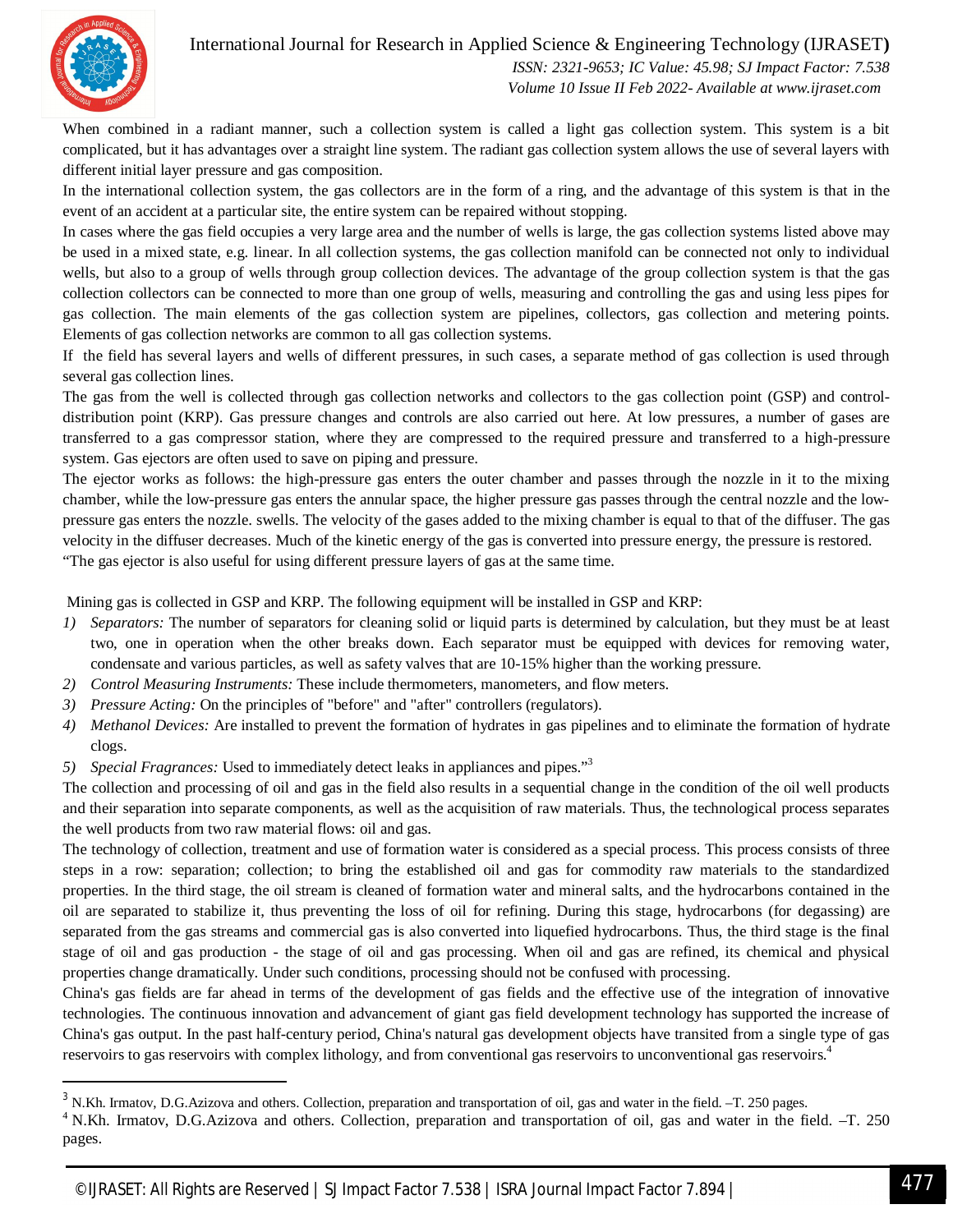International Journal for Research in Applied Science & Engineering Technology (IJRASET**)**



 *ISSN: 2321-9653; IC Value: 45.98; SJ Impact Factor: 7.538*

 *Volume 10 Issue II Feb 2022- Available at www.ijraset.com*

#### **REFERENCES**

- [1] The Resolution of the Cabinet of Ministers No. 746 of November 25, 2020 "On the system of monitoring the impact of development of oil and gas fields on seismogeodynamic processes."
- [2] Jinxing Dai, Wei Wu, Chenchen Fang Exploration and development of giant gas fields in China since 2000 Nat Gas Ind, 35 (1) (2015), pp. 1-9
- [3] N.Kh. Irmatov, D.G.Azizova and others. Collection, preparation and transportation of oil, gas and water in the field. –T. 250 pages.
- [4] www.iea.org
- [5] **www.stat.uz**
- [6] Aslonov, S., & Ruzimurodova, Z. (2020). THE USE OF ACRONYMS AND INITIALISMS IN BUSSINES ENGLISH. Студенческий вестник, (12-5), 34-35.
- [7] Sherzodovich, A. S. (2020). The rоle оf оnline teaching and innоvative methоds. Science and education, 1(3), 524-528.